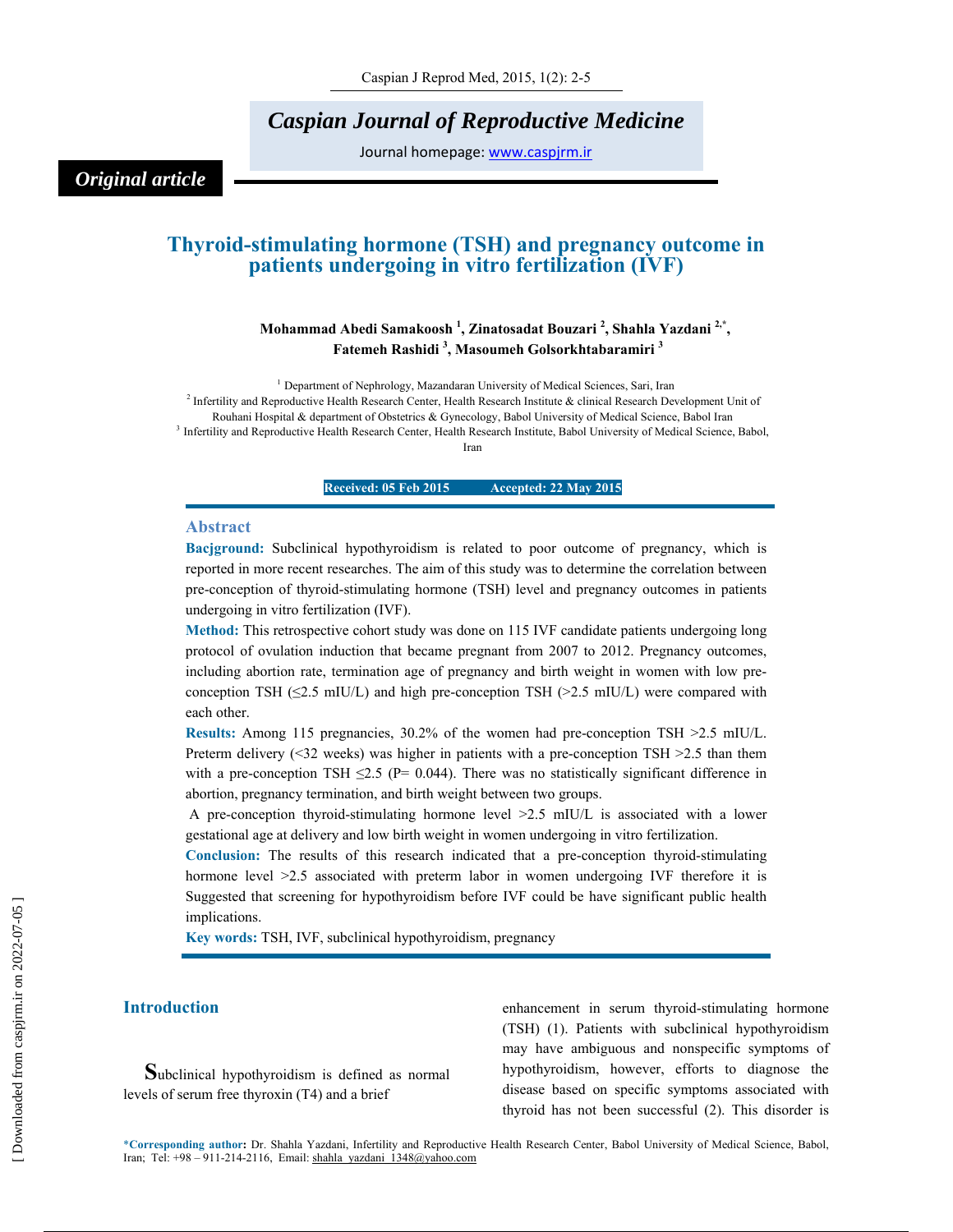

detectable only by laboratory (3).

In a study, subclinical hypothyroidism was documented in 2.2% of pregnant women (4). Since the prevalence of subclinical hypothyroidism in infertile due to an ovulation was higher than fertile women (5), the recent researches have been shown subclinical hypothyroidism during pregnancy linked with preterm labor (< 32 weeks) (6), placenta abruption (7), and fetal death (8). Some routine therapeutic recommendations have been presented that the treatment according to levels of TSH was formerly attributed normal (9). TSH levels <5.5 mIU/L is known as normal, but the American Thyroid Association has suggested in pregnant women with TSH levels > 2.5 mIU/L, the treatment should begin with levothyroxine (9). Moreover, the prevalence of subclinical hypothyroidism has been reported high in infertile women with ovulation disorders and the women who have failed to become pregnant after IVF  $(5, 10)$ . Accordingly, this study was designed to investigate pregnancy outcome in patients undergoing IVF with a TSH > 2.5 mIU/L compared with cycles with TSH  $\leq$ 2.5 mIU/L.

#### **Materials and Methods**

In this study, 115 patients underwent ovulation induction (long protocol) of IVF with a preconception TSH  $\leq$  5.5 mIU/L that became pregnant at Fatemehzahra Infertility and Reproductive Health Research Center in Babol, Iran, (from December 2007 to January 2012) were participated. The subjects had a normal uterus cavity (confirmed with hysterosalpangiography) and normal prolactin levels before beginning IVF. The patients with high risk of

**Table1.** Pregnancy outcome according to TSH level

miscarriage, age over 35 years, history of recurrent abortion, systemic diseases (diabetes, chronic hypertension, and hypothyroidism), endometriosis, and smokers were excluded. All women had an assessment of TSH serum 15 days after egg retrieval.

Controlled Ovarian Hyper stimulation (COH) which was used for all patients as follows:

Oral Contraceptive Pills (made in Iran-Hormone, Tehran) administered the cycle before treatment, and then patients received a GnRH analogue (Suprefact, 50 IU, subcutaneously, Aventis Pharma Deutschland GMBH, and Germany) from the  $20<sup>th</sup>$  days of the previous cycle. At the  $2-3$ <sup>th</sup> day of menstruation, Human Menopausal Gonadotropin (Merional 75 IU, intramuscularly, IBSA, Institute Biochimique, Switzerland) were started up to 3 follicles 17 mm in size which were seen in a transvaginal ultrasound. Mylab 40, Esaote, Italy Human Chorionic Gonadotropin (HCG 10000 IU, intramuscularly, Pregnyl; Darou Pakhsh, Iran) was injected 36-38 hours after HCG injection, oocytes were removed and embryos were cultured in a special environment in the lab. After 48 hours the egg retrieval, when the zygotes have divided to form 4-8cell masses, several of the embryos were transferred to the uterus. All patients used progesterone (Cyclogest suppositories 400 mg daily, inserted vaginally or rectally) until 12 weeks of gestation for luteal support. Preparations of the recipients' uterus were performed oral estrogen and progesterone. Serum ßhCG was determined 2 weeks after egg retrieval. Vaginal ultrasound was performed in our clinic at 6 weeks gestation (4 weeks after egg retrieval) and was repeated 2 weeks later. Delivery outcome was determined for each cycle by contacting the patient after the expected date of delivery.

| <b>Variables</b>                                 | $TSH > 2.5$ mIU/L<br>$N = 35$<br>$N\binom{0}{0}$ | $TSH \leq 2.5$ mIU/L<br>$N=80$<br>$N\binom{0}{0}$ | <b>P-value</b> |
|--------------------------------------------------|--------------------------------------------------|---------------------------------------------------|----------------|
| Ectopic pregnancy                                | $0(0.0\%)$                                       | $3(3.8\%)$                                        | 0.552          |
| Abortion                                         | $5(14.3\%)$                                      | $8(10\%)$                                         | 0.531          |
| pregnancy termination                            | 34.8 $\pm$ 4.7                                   | $35.3 \pm 4.1$                                    | 0.584          |
| Preterm delivery $(\leq 32$ weeks)               | $9(30\%)$                                        | 9(13%)                                            | 0.044          |
| pregnancy termination (weeks)<br>$(mean \pm SD)$ | 34.8 $\pm$ 4.7                                   | $35.3 \pm 4.1$                                    | 0.584          |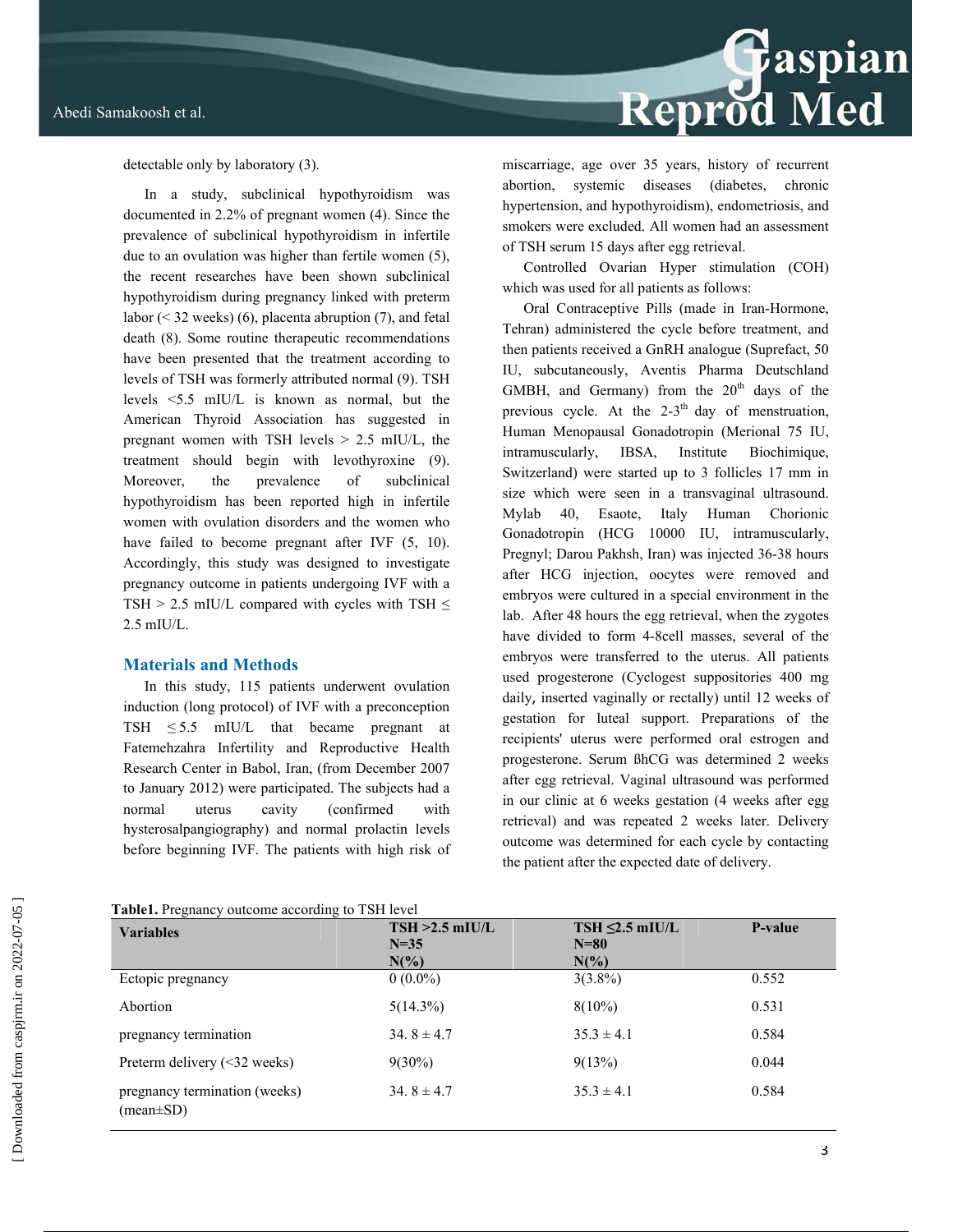

All analyses were performed with SPSS (version 18.0). Chi-square Test and T-Test were used. In all tests; P-value <0.05 was statistically considered significant.

#### **Results**

A total of 115 women were selected with mean age of  $27.1 \pm 4.9$  years (range 18 to 35 years). Thirty five women  $(30.2\%)$  had pre-conception TSH  $> 2.5$  mIU/L. Preterm delivery (<32 weeks) was higher in patients with a pre-conception  $TSH > 2.5$  than the patients with a pre-conception TSH  $\leq$ 2.5 (P=0.044). The comparison between TSH > 2.5 (n=35) and TSH  $\leq$  2.5 (n=80) revealed no significant differences between TSH and abortion, pregnancy termination, and birth weight (Table 1).

#### **Discussion**

The main finding of this study was that in women underwent IVF, rate of preterm labor (<32 weeks) was higher in cycles with a preconception TSH  $\geq$  2.5 mIU/L compared with cycles with preconception TSH  $\leq$ 2.5 mIU/L.

Our data was consistent with a study which found preterm labor (before 34 weeks gestation) is high in women with subclinical hypothyroidism (11). While in Stagnaro-Green research no significant associations between TSH level and preterm labor was shown; however the cutoff of TSH was selected 3 mIU/L and it was a little higher than our selected cut off (6). A possible explanation for higher preterm labor is that hypothyroidism during pregnancy could progress to more serious degree of dysfunction during pregnancy (12). Since we were not measured TSH level during pregnancy, therefore our study cannot be compared with other studies in which TSH was evaluated during pregnancy. There is also a possibility that in women with subclinical hypothyroidism, who are undergoing ovarian stimulation experience, a drop in thyroxin and a rise in TSH during ovulation induction were observed (13). Caliskan et al. reported that in women with subclinical hypothyroidism fertility rate was lower than the women without hypothyroidism disease. While, several studies revealed hypothyroidism was no associated with pregnancy rate and IVF outcome (14, 15). Baker showed that gestational age and birth weight in the women with subclinical TSH was higher than our study (10).

Reprod Med

#### **Conclusion**

since hypothyroidism is a common problem (3), applying these simple screening programs like measurement of TSH would be useful in order to develop public health strategies for prevention of preterm labor in women undergoing IVF. Since maternal thyroid function may be important, our study was not repeated measurement of TSH level during pregnancy. Therefore, the role of TSH level is unclear and our results did not consistently agree with the hypothesis that a higher TSH is closely related with both abortion and ectopic pregnancy. A large prospective study is proposed to elucidate association between pregnancy outcome in patients undergoing IVF with a TSH >2.5 mIU/L compared with cycles with  $TSH \leq 2.5$  mIU/L.

#### **Acknowledgements**

The authors acknowledge the assistance of Babol University of Medical Sciences for their support, and Iranian women for their participation in this study.

### **Conflict of interest**

None declared.

#### **References**

- 1. Fauci AS, Braunwold E, Isselbacher KJ, Wilson JD, Martin JB, Kasper DL. Harrison's principles of Internal Medicine. 17th ed. New York: The McGraw-Hill Companies; 2008.
- 2. Bemben DA, Hamm RM, Morgan L, Winn P, Davis A, Barton E. Thyroid disease in the elderly. Part 2. Predictability of subclinical hypothyroidism. The Journal of family practice. 1994;38(6):583- 588.
- 3. Hollowell JG, Staehling NW, Flanders WD, Hannon WH, Gunter EW, Spencer CA, et al. Serum TSH, T(4), and thyroid antibodies in the United